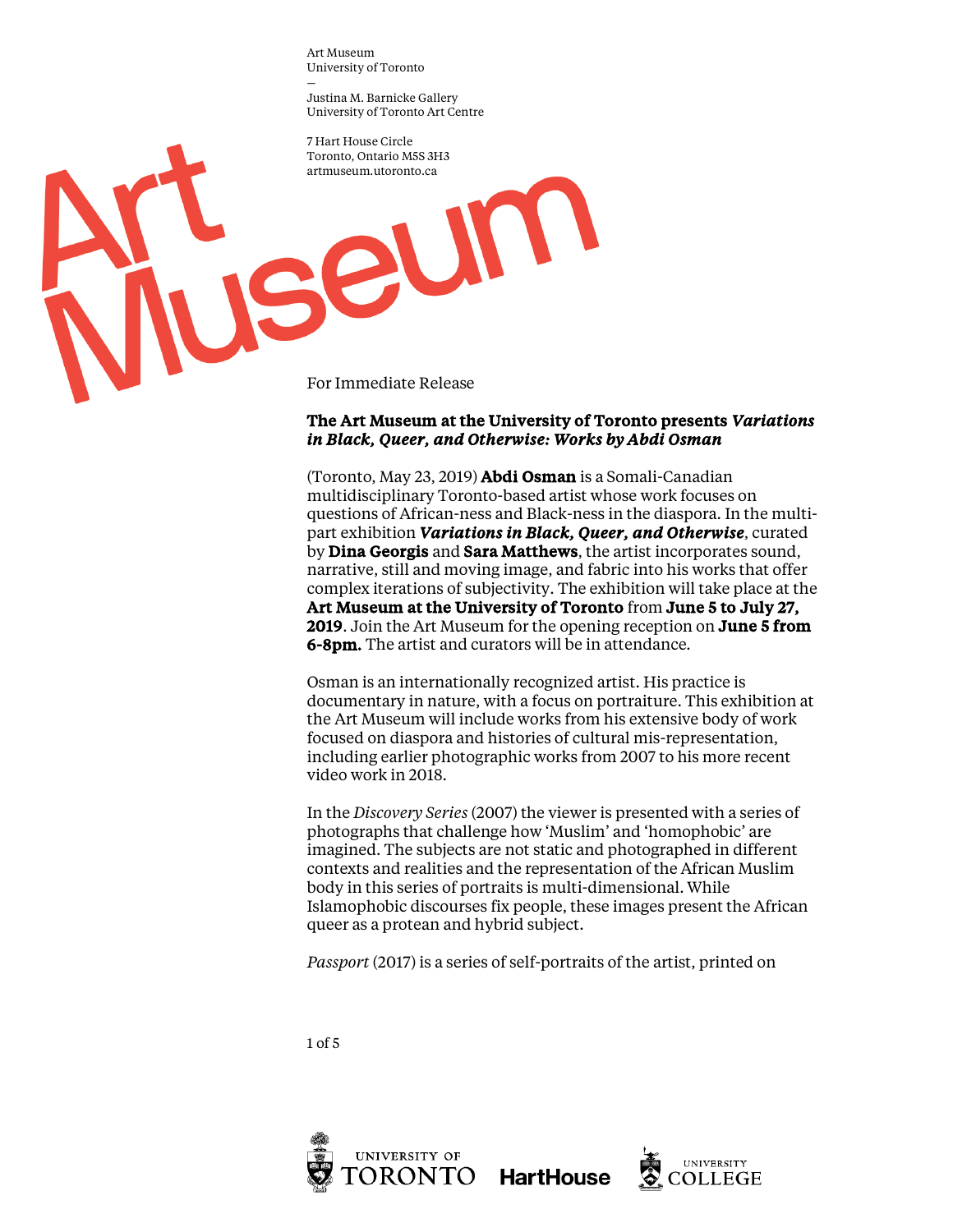— Justina M. Barnicke Gallery University of Toronto Art Centre

paper and linen, that highlight the complications of moving through a securitized world as Black and Muslim. The hanging fabric in the gallery creates a spatial installation that the viewer navigates through, intending to highlight the boundaries of nation and movement. Technologies of reproduction such as the camera and passport documents both trace and produce these border and boundaries, which the artist appropriates and reconfigures.

In the video *Gardens of the Mediterranean* (2018), Osman collaborates with the Somali-Italian writer Ubah Christina Ali Farah to consider the silenced histories of Black/African Europe in the movements of sea crossings and migration. By bringing images of the Mediterranean – in this case Venice, a city influenced by Islamic architecture that is often not remarked upon, denied or simply silenced – together with a narration of Ali Farah's short story "A Dhow Crosses the Sea", this video work creates a visual dialogue about place, migration and landing as situated in the waterways through which the artist travels and works.

In her essay that accompanies the exhibit, writer Ellyn Walker suggests that "[r]ather than focusing on common photographic narratives of historical or contemporary oppression that fetishize trauma and pain—and that have particular relevance to representation(s) of Black life—Osman's work portrays seemingly simple yet incredibly nuanced scenes of joy, belonging, and rediscovery."

### In *Variations in Black, Queer, and Otherwise: Works by Abdi*

*Osman* the artist asks the viewer to reflect on ideas of African-ness and Black-ness as it intersects with Muslim, queer, and trans identities by using a photographic lens of care and community.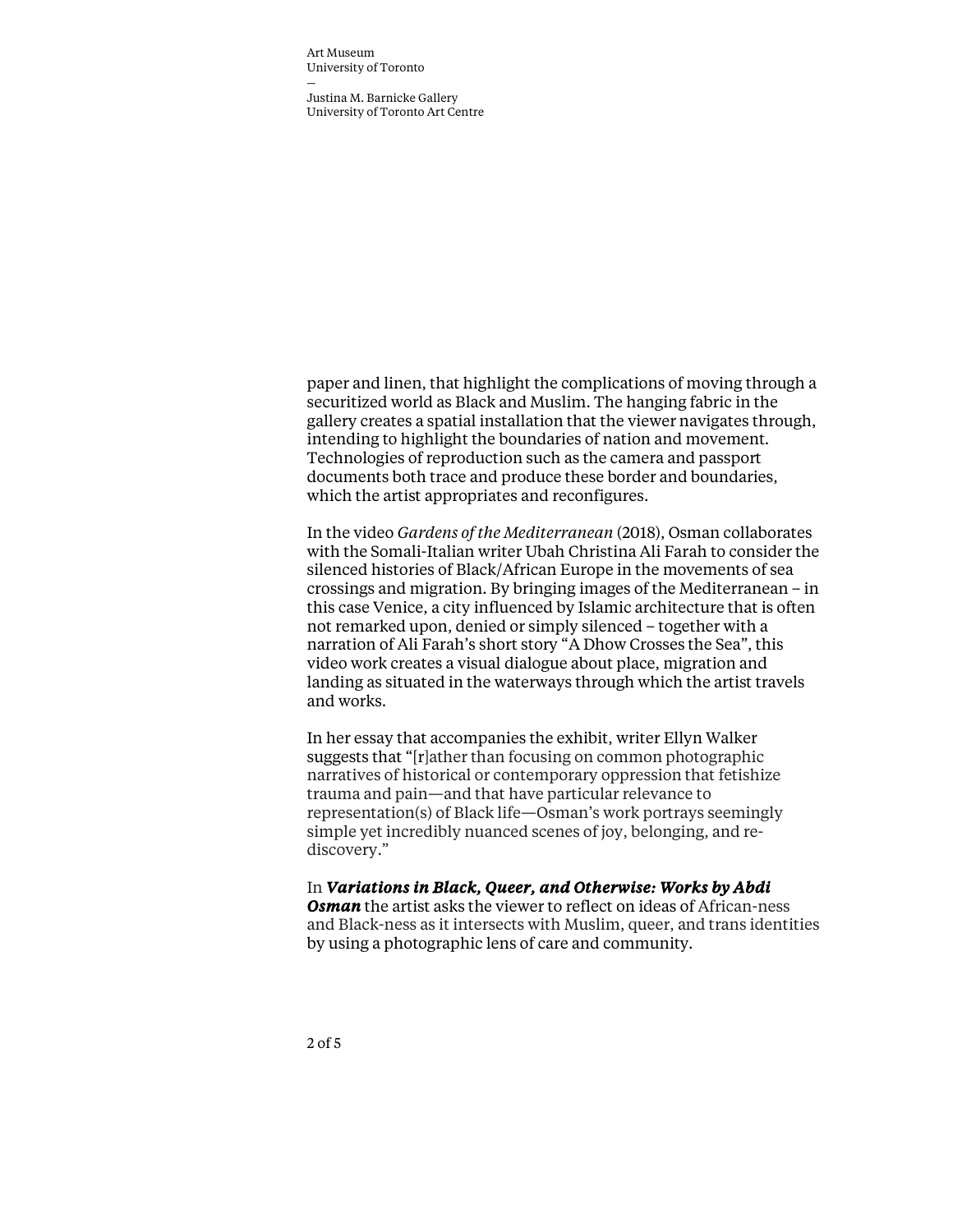— Justina M. Barnicke Gallery University of Toronto Art Centre

This research has been supported by the University of Toronto and the Social Sciences and Humanities Research Council of Canada.

#### Variations in Black, Queer, and Otherwise: Works by Abdi Osman

June 5 – July 27, 2019 Curated by Dina Georgis and Sara Matthews University of Toronto Art Centre

Opening Reception Wednesday, June 5, 2019, 6-8pm

Christina Sharpe in conversation with Abdi Osman Wednesday, July 17, 6:30-8pm

Drop-In Tours Tuesdays, 2pm

For more information, please visit: https://artmuseum.utoronto.ca/exhibition/variations-in-black-queerand-otherwise-works-by-abdi-osman/

Media Contact: Sam Mogelonsky, sam.mogelosky@utoronto.ca

For high resolution images please visit: https://www.dropbox.com/sh/mqda2m3wnv0qf1g/AACz0j9uqjDr3Awj zbPRfYfXa?dl=0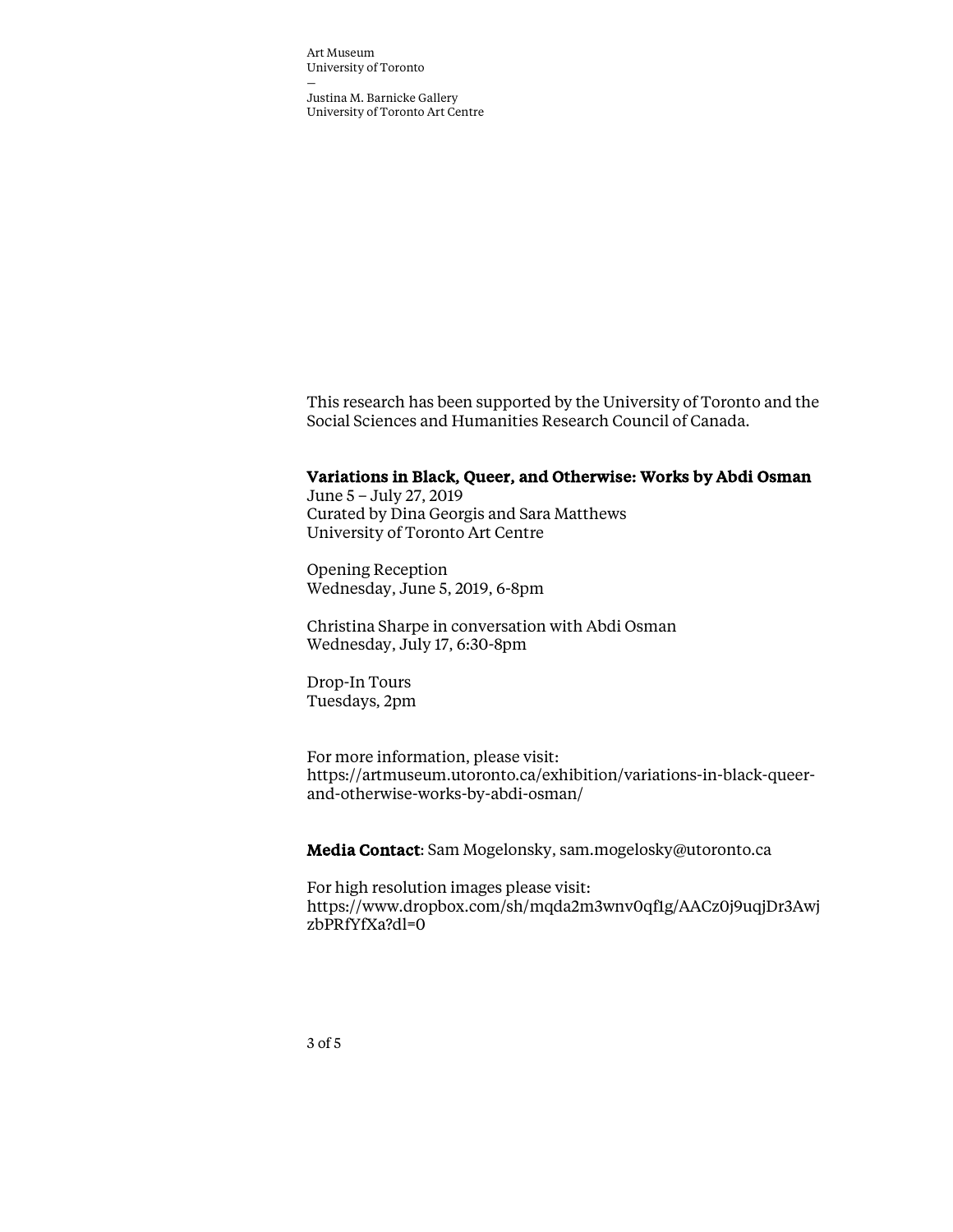— Justina M. Barnicke Gallery University of Toronto Art Centre

# About Abdi Osman

Abdi Osman is a Somali-Canadian multidisciplinary artist whose work focuses on questions of black masculinity as it intersects with Muslim and queer identities. Osman's video and photographic work has been shown in Canada and internationally in both group and solo exhibitions. Osman holds an MFA in Documentary Media from Ryerson University, and a B.A. in African Studies from the University of Toronto. Previous work has been supported by grants from the Ontario Arts Council. His photographs are also housed in private collections and the Art Bank of the Canada Council for the Arts and his video art is housed at VTape. Osman was an artist-in-residence at the McColl Centre for Visual Arts in Charlotte North Carolina in 2010. In 2012, he was a fellow at The Interdisciplinary Center for Culture and Creativity (ICCC) at the University of Saskatchewan. Osman Lives and works in Toronto.

## About the Curators

Sara Matthews is writer, researcher and educator based in southern Ontario. Working primarily in the field of research-creation, her projects explore the relations between visual culture, nation-building, colonialism and martial politics. Her critical art writing has appeared in *PUBLIC, FUSE Magazine* and in exhibition essays for the Robert Langen Gallery, Circuit Gallery, the Ottawa Art Gallery, the Doris McCarthy Gallery and as a blog for Gallery TPW.

Dina Georgis is an Associate Professor at the Women & Gender Studies Institute at the University of Toronto. Her work, which is situated in the fields of postcolonial studies and queer theory, explores how aesthetic and cultural expressions are affective responses to political and social urgencies. Her writing appears in *International*